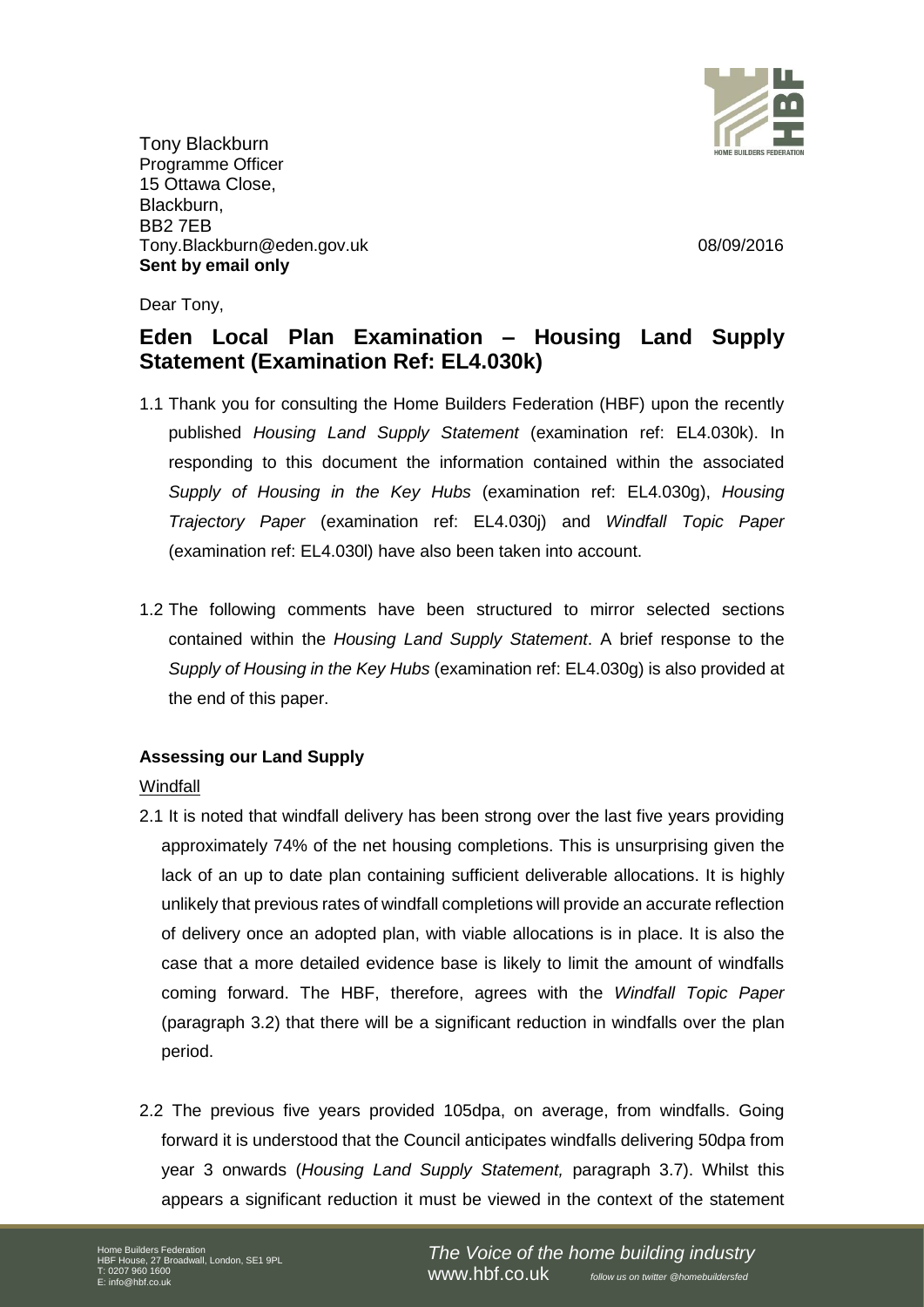provided in paragraph 2.1 above. The HBF agrees that windfalls should not be counted before year 3 to ensure the potential for double counting is minimised.

- 2.3 Despite the reduction from the average over the previous five years the HBF has the following concerns over the level of reliance upon windfalls. Most significantly windfalls are by their very nature uncertain and therefore reliance upon a quarter of the supply being delivered from this source presents a significant risk to the overall delivery of the plan and the provision of a five year supply.
- 2.4 The period of monitoring of the windfall supply is relatively short, just five years. A longer period would provide greater confidence that such sources of supply have consistently delivered the numbers being relied upon.
- 2.5 It is understood that the 50dpa roughly equates to the average level of smaller windfalls in the last five years (*Windfall Topic Paper,* paragraph 3.6) which accounted for 55dpa. The HBF would not advocate the windfall allowance being based upon any delivery from larger sites as these are much less likely to provide additional dwellings once allocations are provided by the plan. It is also questioned whether the level of delivery from smaller sites will remain at or above 50dpa once other sites are provided through the plan. This is particularly relevant given the decision to allocate sites within the Key Hubs (see paragraphs 4.1 to 4.3 below).
- 2.6 Neither the *Windfall Topic Paper* nor the *Housing Land Supply Statement* provide any certainty on the capacity of the sources of windfall supply, going forward. Rather it is based solely upon previous rates of delivery. The NPPF, paragraph 48, is clear that local authorities should provide;

"…compelling evidence that such sites have consistently become available in the local area and **will continue to provide a reliable source of supply**." (our emphasis).

2.7 The Council may wish to consider whether it can bolster its evidence in this regard.

# Managing Undersupply

2.8 The HBF agrees with the Council that a 20% buffer is required in accordance with the NPPF, paragraph 47.

### Potential Risks to Delivery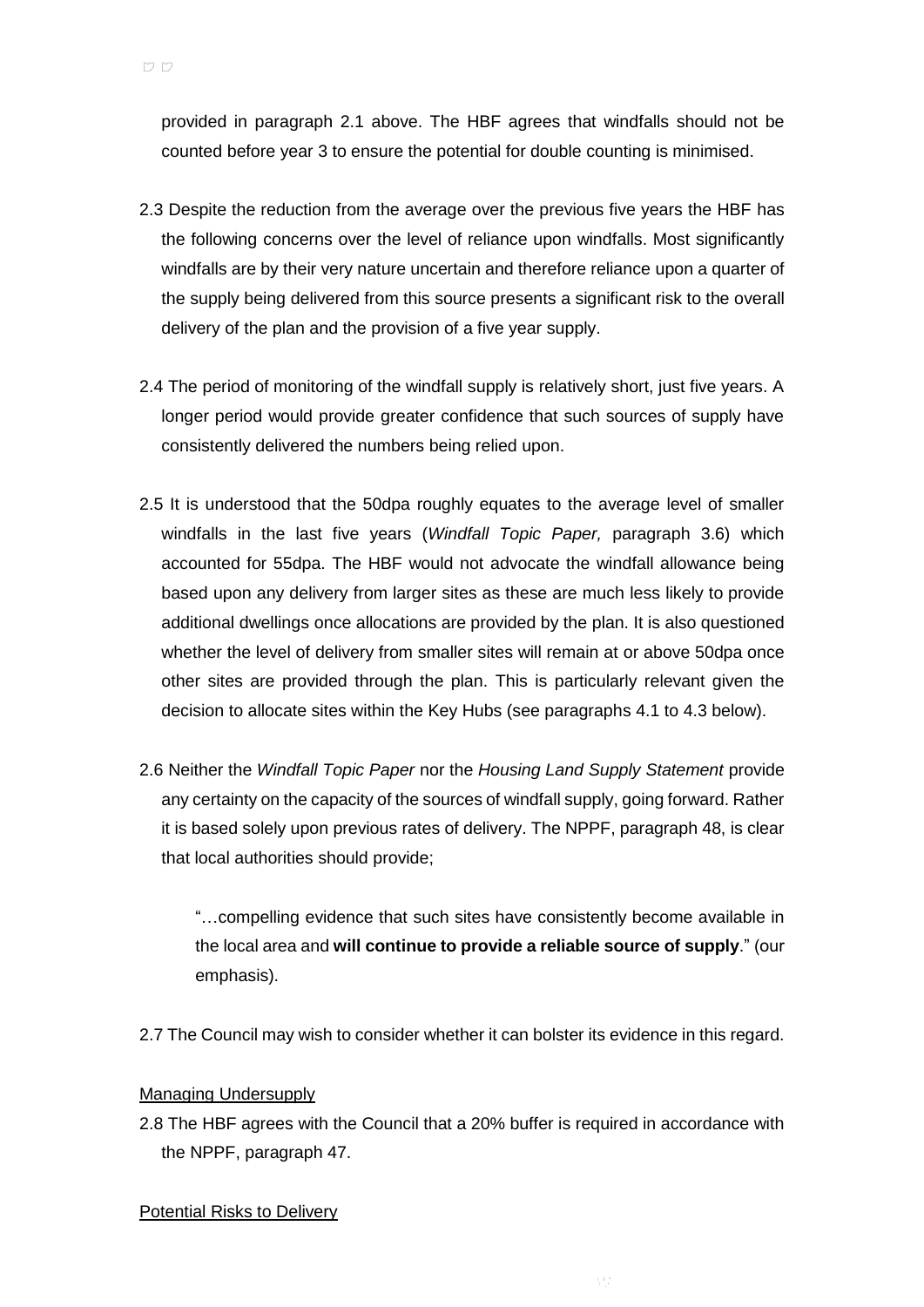2.9 The HBF is concerned upon the lack of progress on an up to date Infrastructure Delivery Plan. Without this information it is unclear how the Council can assume that sites which do not yet benefit from permission will be able to be brought forward and will remain viable. This needs to be addressed as a matter of urgency.

## **Eden Land Supply**

3.1 The HBF agrees with the application of a discount for non-implementation. Without further evidence 25% appears reasonable. It is, however, possible that it may be greater for small sites. It is also notable that the discount only applies to small sites, yet a significant proportion of the supply from planning permissions, both large and small, is reliant upon sites which benefit solely from outline permission. Whilst this source will undoubtedly deliver it is likely that some will not feed through into starts on site. It is therefore unclear why a discount has not been applied to larger sites which benefit solely from an outline planning permission.

## Summary of Land Supply

- 3.2 The HBF agrees with the use of the *'Sedgefield'* method of dealing with underdelivery and the application of the 20% buffer to both the requirement and underdelivery. The calculation is based upon the Council's preferred housing requirement of 200dpa. Within our original submissions, hearing statement (examination ref: EL2.004) and response to the SHMA review (examination ref: EL4.027) we argued that a higher housing requirement should be adopted. This would alter the overall position highlighted in the table at paragraph 3.11.
- 3.3 The supply element of the table identifies 433 units from extant permissions and 178 units from deliverable SHLAA sites. However, paragraph 3.5 of the document suggests that the LAA sites included benefit from planning permission. It is therefore unclear whether there is any double counting occurring.

### **Supply of Housing in Key Hubs (Examination Ref: EL4.030g)**

4.1 Whilst this issue is not addressed within the *Housing Land Supply Statement* it is notable that the Council has agreed that it needs to allocate further sites within Key Hubs and intends to produce an Allocations Development Plan Document (DPD) covering just the Key Hubs (*Supply of Housing in Key Hubs,* paragraph 1.12). Whilst the HBF is supportive of providing further allocations the production of a separate DPD will inevitably slow down the process and delivery within these locations.